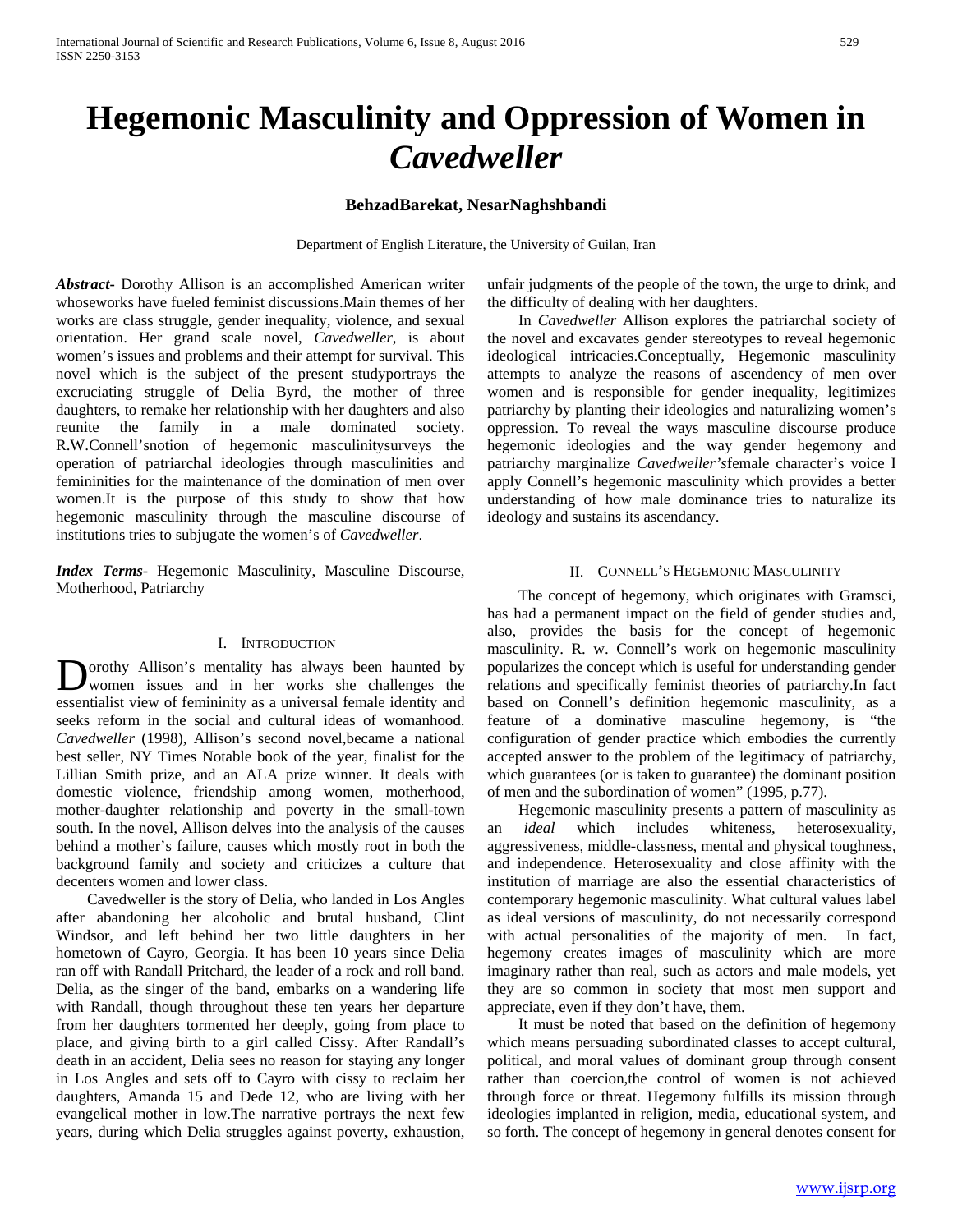the mass, yet force is an inseparable factor for ascendency of hegemony.

 Despite the use of force in hegemony, it cannot dominate itself totally in society. It doesn't eliminate alternatives; it gains ascendency "within a balance of forces, that is, a state of play" (Connell, 1987, p.184). However, it doesn't mean that men or women accept and interact with hegemonic masculinity's defining principles easily. If it had not been like this, no struggle and change would have happened in social life. There have been historical changes in gender definition and gender order. In spite of these difficulties, hegemonic masculinity, through insidious practices, attempts to legitimize itself and sustains the power structures in a way that is advantageous to men.

 Unlike masculinity which has a central hegemonic from, there is no version of dominant femininity which is hegemonic among women. In her much quoted essay, *This Sex which is not One*, Luce Irigaray has insisted on "the absence of any clear cut definition for women's eroticism and imagination in a patriarchal society" (ibid, p. 183). However, broadly speaking, forms of femininity are explicated clearly enough. The worldwide subjection of women to men is the essential base for distinction. The form of femininity which is determined by the conformity of women to this subjection and is consistent with the requirements and interests of men is called 'emphasized femininity' by Connell.

 Emphasized femeninity is particularly associated with the private domain of home and bedroom and is thoroughly public similar to hegemonic masculinity. Through media, marketing, women's magazines, workplace policies, and advertisemnets emphasized femininity is promoted in a broad sclae which far exceeds the attention given to any other form of femininty or masculinity. It must be mentioned that these promotions are managed, financed, and supported by men.A complete compliance and accomodation of the hegemonic principles is central to emphasized femeninity which receives highest supportculturaly and ideologicaly.

 In order to naturalize certain sexual practices, gender hegemony embeds them in social institutions. Motherhood, religion, and family are three main patriarchal institutions which play major role in oppressing *Cavedweller'*s women and prevent the flourishment of feminine voice. On this basis, I try to make the hidden ideological power relations visible and the analysis moves on to focus on the connections between the masculine discourse of these institutions which are saturated with instances of emphasized femininities and wider social processes, especially those related to feminist theories.

## III. MOTHERHOOD AS A PATRIARCHAL INSTITUTION

 Adrienne Rich's *Of Woman Born; motherhood as experience and institution* (1986),is the first and the best book on mothering and motherhood with an enduring impact on feminist thought. She delves into the details of the meaning and experience of motherhood.Rich makes a distinction between 'motherhood' and 'mothering'. "Mothering is the 'potential relationship of any woman to her powers of reproduction and to children' and motherhood is a patriarchal institution 'which aims at ensuring that that potential- and all women- shall remain under male control" (Rich, 1986, p.13). These two theoretical insights help understand the meaning and experience of motherhood in a considerable way.

 Rich scrutinizes motherhood in feminist terms as embedded in a patriarchal institution. While the term *motherhood* points to the patriarchal institution of motherhood that is defined and controlled by men and is extremely suppressive to women, *mothering* is female centered and is a site of potential empowerment for them. Patriarchal institution of motherhood thoroughly controls women's mothering and is designed in a way that the choices are either predetermined or blocked.

 AdrienneRich foregrounds two detrimental characteristics of the dominant discourse of motherhood; first is that women are *naturally* mothers and that providing unlimited and intensive care for their children is their single responsibility. Sharon Hayes, a feminist writer, calls this kind of motherhood "intensive mothering". Second is that this patriarchal institution of motherhood leaves no role for mothers in making decisions about the range of their responsibilities. "Mothers do not make the rules, as Rich reminds us, they simply enforce them. Motherhood, in Rich's words, is an experience of 'powerless responsibility' (O'Reilly, 2004, p. 6). These two properties of motherhood are deeply oppressive to women. On one hand, intensive mothering requires the mother to extinguish her selfhood; on the other hand, powerless responsibility deprives the mother of the agency to demarcate her status under which she is being a mother.

 Intensive mothering has three main features; first, the mother is the central caregiver; second, such mothering requires devoting considerable time and energy for the child; and the third is the priority of motherhood over her paid work. Based on these maternal ideologies, mothers are classified into *bad mothers* and *good mothers*. Good mothers should be a full-time, stay-at-home and family-oriented mother, totally dependent on her husband financially. In addition to these properties, the ideology of moral motherhood consider mothers as naturally pure, pious, and chaste, emerged as the dominant discourse of motherhood.

 Allison's main character, Delia Byrd is a good example for the excavation of the notion of patriarchal motherhood. She is forced to escape with Randall and leave her girls in order to save her own life from her abusive husband. Abandoning her children leaves a lifelong detrimental effect upon her; only song and liquor relieve the constant ache for her abandoned daughters. She attempts to repress the urge "to sip whiskey until the world turned golden and quiet and safe, until Dede and Amanda Louise, the daughters she had left behind, ceased whispering and whimpering behind her left ear" (*Cavedweller*, p. 2). She has a destructive sense of guilt because of abandoning her children. Maternal guilt is related to social expectations of good mothering.

 She feels guilty because she considers herself as a bad mother who is irresponsible for her daughters. Sense of guilt was so intense that whenever she "went back to the bottle, Delia sang the same song. She called it the hatred song, the I-deserve-to-die song…. .The song inside her was meaner than anything anyone ever heard onstage; it was almost meaner than she could stand" (ibid, p.4)."The impossible standards that women face in our culture are a primary source of guilt for women" (O'Reilly, 2010, p.473). Unconditional love and attention under any circumstances is one of the fundamental responsibilities each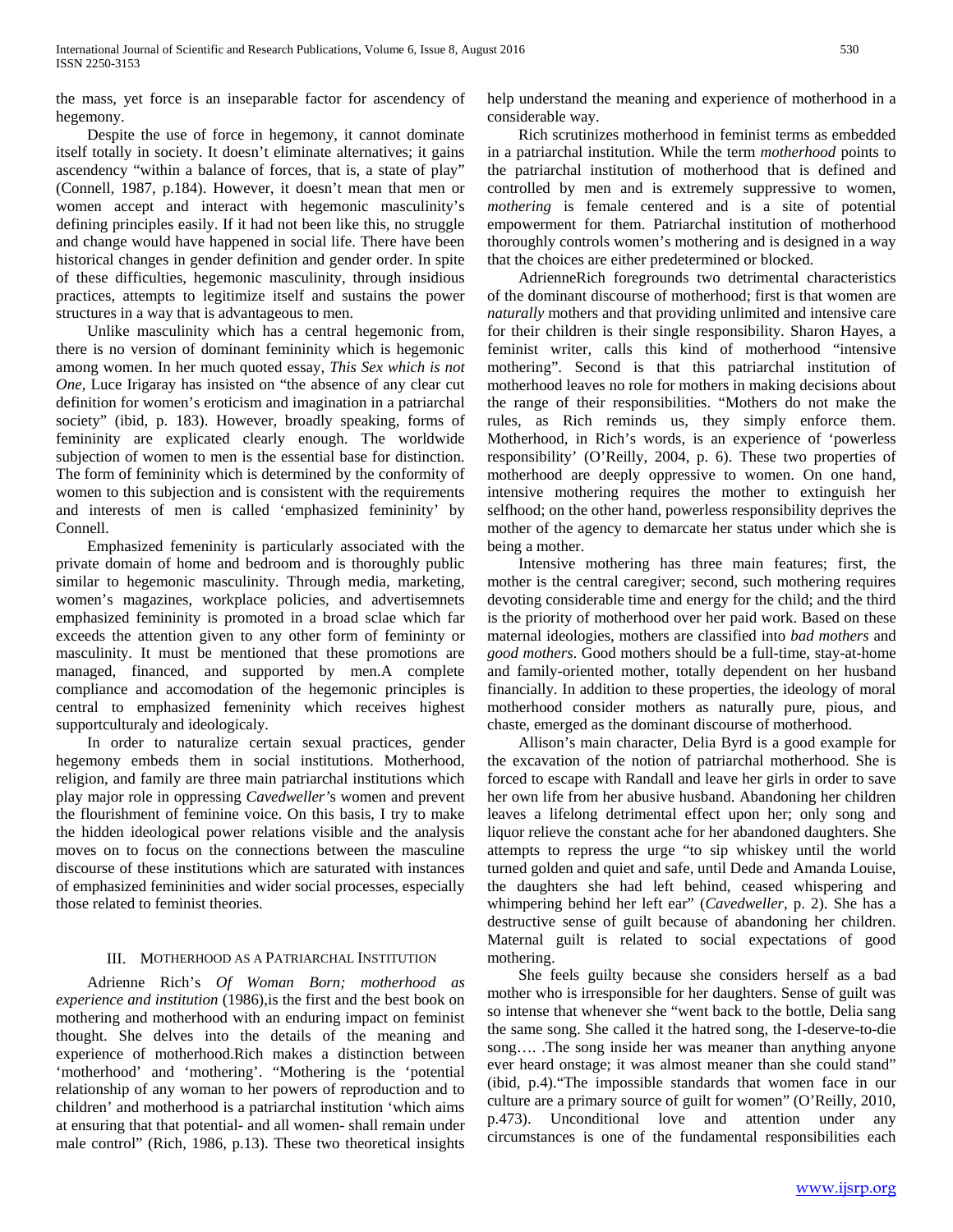mother is supposed to have. Delia had to fulfill all parenting responsibilities by herself, which was clearly demanding, due to having a cruel and reckless husband. When a mother fails to provide the protection and support she is supposed to, she is overshadowed by a backbreaking sense of guilt.

 Back home in Cayro, working as a cleaning crew and reproached by people, Delia got depressed. The period which Cissy called crying season was a time during which Delia, after coming home from work, "put her head on the table and cry for an hour or so before she went to bed to sleep late afternoon" (*Cavedweller*, p.66). The small southern community could not forget Delia's sin. To the minds of Cayro's people, Delia's deplorable situation and her suffering is the compensation for her failure in being a *good mother*. They consider her as an irresponsible woman, indeed a bitch, and express hatred towards her. Their hatred stems from intensely misogynistic cultural mentality towards those women that do not fulfill the expectations of patriarchal society.

 Full time mothering requires sacrificing career, favorites, hobbies and even the individual herself. "Women are expected to be tender mothers, dedicated to the home, and attentive to others' needs… motherhood is linked with suffering, self-sacrifice and self-denial" (Lassen and Majstorovic, 2011, p.23). Delia rejects everything that stood between her daughters and her. It is easy for her to prefer the girls over men; She left Randall after he nearly blinded Cissy in an accident and she stopped going out with Emmet Tyler, the sheriff, who arrested Dede twice "once for speeding and once for possession of a tiny quantity of marijuana"; I can't date a man put handcuffs on my child," Delia told M.T. (C*avedweller*,p. 264).

 The price women pay for being a good mother is high; they have to disregard and forsake their favorites in order to provide children's needs. It is the essential prerequisite for intensive mothering and it is, doubtlessly, totally oppressive to mothers. Despite all the difficulties Delia tried to remain sober and resisted her urge to drink. For Delia, the hardest choice is between her children and herself. When she left her first two daughters, it was to save her own life and it was then that she discovered her musical passion; after she returns to them, we're not sure she'll ever get it back:

 Delia thought the only pure thing she had ever known was how she felt in the middle of that roar of sound…That music was sex. Or sex was so much less than it was. For Delia, it was the only spiritual rush she had ever felt…When she sang, Delia forgot what she had done, the baby girl she had abandoned. She stopped hearing the song of their breathing, endlessly reverberating in the back of her brain. The one life was cut off from the other. She could not have both. She had chosen, God knew, the only life she could stand. But she never forgot the other, not Randall and the business, but the music. She never ceased to mourn it. (*Cavedweller*, p.320)

 In *Of Woman Born* Rich writes "this circle, this magnetic field of selfless mothers and needy children in which she lived, was not a natural phenomenon" (1986, p.23). Patriarchal institution of motherhood controls women potentialities through normalizing intensive mothering and marginalizing other practices of mothering and regards those women who do not or cannot practice intensive mothering as psychologically abnormal or unhealthy.

 A woman has to pay a heavy cost in order to fulfill responsibilities associated with being a good mother. "There was a cost, a cost to everything. Delia had paid all her life. When she looked at her girls, all she wanted was having them but not at such a high cost" (*Cavedweller*, p.344). Suffering is the inseparable part of the institution of motherhood; "only in the institution of motherhood does such suffering and violence become natural *and* inevitable" (O'Reilly, 2004, p.9). It seems that Delia's grief won't stop. "What stops grief? What heals the heart? Delia did not know. She had tried to cure herself of hurting, but she thought all she had managed was to put it off. How long can you put of hurting? A lifetime, Delia told herself hopefully"(*Cavedweller*, p.323). "Delia became a scapegoat, the one around whom the darkness of maternity is allowed to swirl, the invisible violence of the institution of motherhood, the guilt, the powerless responsibility for human lives, the judgments and condemnations, the fear of her own power, the guilt, the guilt, the guilt" (Rich,1986, p. 277).

## IV. DOMESTIC VIOLENCE: THE HEART OF MATERNAL **DARKNESS**

 Violence against women is a widespread and destructive social problem which includes physical abuse, street harassment, sexual violence, psychological or emotional abuse, and domestic violence. Domestic violence is the main cause of Delia's escape. Domestic violence, according to oxford dictionary, is defined as "Violent or **[aggressive](http://www.oxforddictionaries.com/definition/english/aggressive#aggressive__2) [behavior](http://www.oxforddictionaries.com/definition/english/behaviour#behaviour__2)** within the home, typically involving the violent [abuse](http://www.oxforddictionaries.com/definition/english/abuse#abuse__19) of a [spouse](http://www.oxforddictionaries.com/definition/english/spouse#spouse__2) or [partner"](http://www.oxforddictionaries.com/definition/english/partner#partner__2). Family as a social institution in which gender inequality clearly works, is a context whereby violence against women and also children is prevalent.

 The sustenance of family as the foundation of the society must be guaranteed at every possible cost, a cost which is most often paid by women. Family is "the crucial site of women's oppression, the space where, unheeded by the world outside, women at the mercy of fathers or husbands; where the law of 'patriarchy' hold its most primitive form" (Pilcher and Whelehan, 2004, p. 44). Family is structured in such a way that man is breadwinner and the head of the household and woman is caregiver and source of emotion. Moreover, domestic labor which is conducted by women is not financially rewarded; thus, men as the sole providers of the family gain power and make women dependent on them economically. The higher position of men in family gives them the power to impose violence and force.

 In *Cavedweller* Allison seamlessly weaves a particularly Southern tradition of masculinity and violence into the story of Delia who has left her daughters under the pressure of domestic violence. Clint beats her so severely which made her flee for saving her life; the novel is full of description of such acts of violence. Cruelty against her did not stop even when she ran off. He didn't give Delia the custody of daughters. "He doesn't want them," Delia told Randall after the judge in Atlanta gave Clint full custody. She clutched her few pictures and ranted like a mad woman. "What he wants is to hurt me, bleed me from every pore. That is the sin God will judge him for; that is the crime" (*Cavedweller*, p.73). Rosemary, Delia's friend, told Cissy about Clint's harassment toward Delia: "he wouldn't even let her sends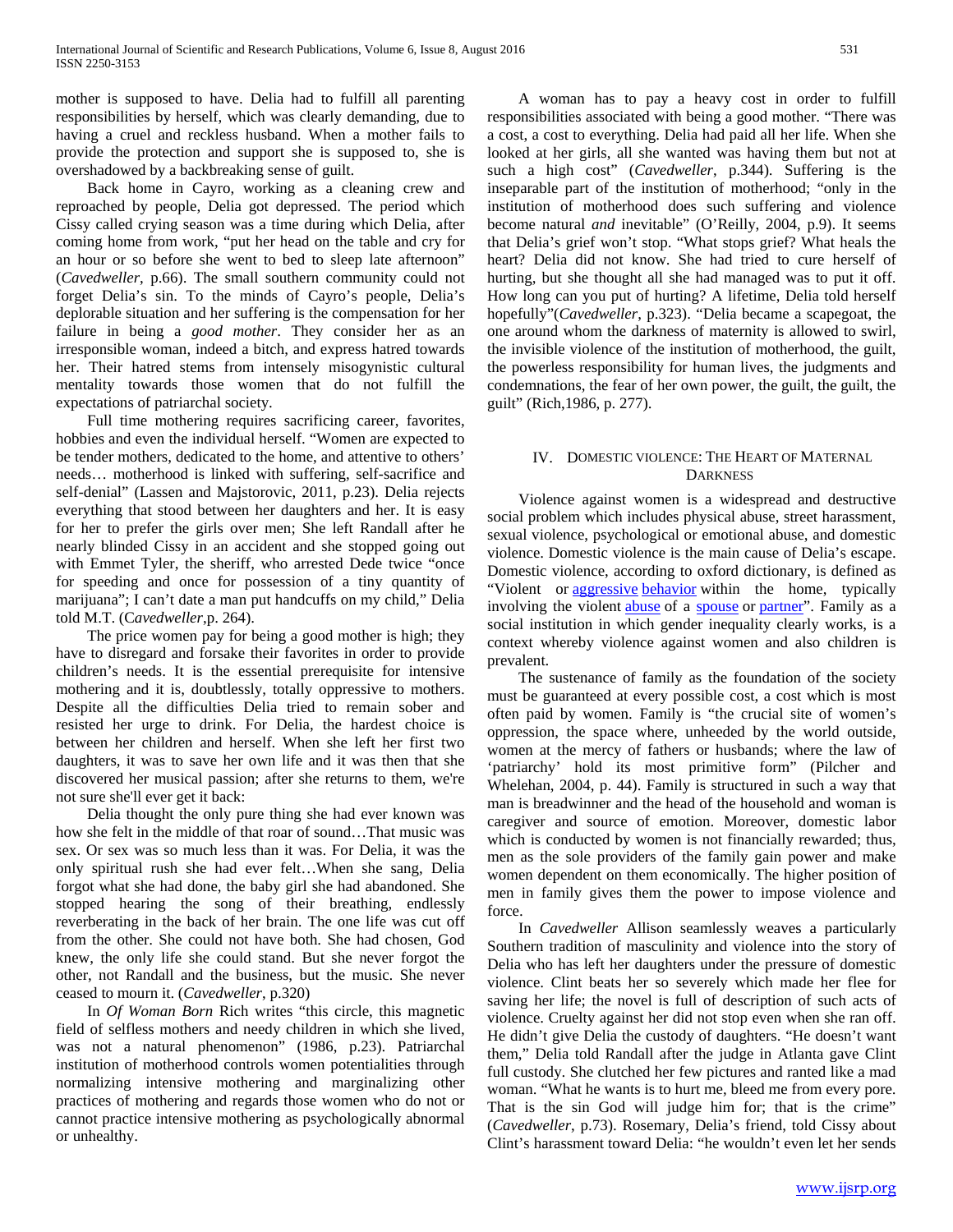presents to them, but she did anyway. Wouldn't let her have pictures or tell her anything about how they were doing. His idea was that she should crawl back here and beg his forgiveness, let him knock her around and use them girls against her all over again" (ibid, p.166).

 Delia escapes from the ceaseless violence and seeks love and safety from the arms of another man who also disappointed her. Randall is always drunk and has unrestrained relationship with women and has no sense of responsibility for her and Cissy. "when she decided to leave Randall, Delia told him to his face…she tracked them at the studio annex, where he had one of his girls with him, a child not even twenty and stoned out of her mind" (ibid, p.12). "She shouldn't have trusted him, shouldn't have been willing to let him touch her with the mark of Clint's rage steadily along the line for her face and neck" (ibid, p.14).

 It is worth analyzing why a woman keeps complying with violence. The ideological construct of family in which, on the one hand, woman as a wife has no authority and is dependent on her husband economically and, on the other hand, as a mother is much more involved in parenting duties compared to the father, functions in producing and sustaining domestic violence. "The father's power in the Southern patriarchal family is produced within and itself reproduces a cultural space that has historically emphasized property ownership and built up an institutionalized system of the containment and usage of women's bodies to that end" (Carter,2014,p.893).

 Allisonin *Cavedweller* traces the patriarchal power of father in a family and how such a male constructed family entrapped her characters. The existing hegemonic masculinity of Delia's society links masculinity to authority, abuse to love, and suffering to femininity. It causes powerlessness for women and "prohibition on escape is also reminiscent of the 'factors preventing women leaving violent relationship's in domestic violence" (Connell, 1987, p.123). The lack of social, familial, and legal support is the man cause of making women stay in or return to a violent marriage. Despite Delia's hatred of Clint, she had to accept stay with him in a home as he had legally the custody of the daughters.

 "Domestic captivity of women and children is often unseen. A man's home is his castle; rarely is it understood that the same home may be a prison for women and children. In domestic captivity, physical barriers to escape are rare *. . .*and are generally invisible…The prolonged cycle of abuse distinguishes captivity from other traumatic circumstances because it creates a distinct dynamic between the victim and her captor, one in which the victim is rendered captive by economic, social, psychological, and*/*or legal subordination" (Carter, 2014, p.894). Clint abuses and mistreats Delia in every possible way; in fact, he enthralls her; "there an't no slaves in the South more, she said. You been trying to make a slave of me" (*Cavedweller*, p.147). Clint's emotional and physical abuse of Delia made prolonged and severe traumatic experiences for her.

 Allison's fiction scrutinizes male characters as well as female characters she focuses on. She anatomizes the causes behinds men's violence. A power-hungry and emotionally blunted masculinity is the reality of Delia's community. Clint admits his violence in Cissy's pesence. Clint's terminall illness made him think of what he had done before. He was shocked by his intenseive violence and he kept looking for the cause behind

it. "why? Clint nodded; exactly. That's the wole point. Why? Why would a man go crazy like that? I loved her. Always had"(ibid, p.180). The answer to his question is that hegemonic masculinity tries to define masculinity in terms of power, dominance, violence, and refusing emotions and sensitivity; "I was afraid Delia would see the soft spot in me, see how I turned for her" (ibid). Being a real man requires suppressing one's own feeling; his love could not overcome violence.

 Violence is detrimental for men, as well; it alienates them from their family. Although apparently men seem hard and tough, they are vulnerable just as women. Tears in his eyes, Clint said to Cissy: "Damn truth is I ruined myself trying to break the woman I loved. Just broke myself, and Delia never understood at all" (ibid, p.181). He mourns lack of love in his life, "my daddy, my brothers, my girls, everyone in my life always looking at me sacred or angry. There wasn't a look of love in my life, and I'd made it that way" (ibid, p.186).

 Women have put up with the violence of the patriarchal institution of motherhood. The expectations of male dominated society according to Rich are 'insane expectations'. These expectations make them powerless and result in violence towards, even, their own mothers. "Instead of recognizing the institutional violence of patriarchal motherhood, society labels those women who finally erupt in violence as psychopathological" (Rich,1986, p. 263).For Delia there was nothing more precious than her daughters but the cruelty of patriarchal community made her abandon them at the age of urgent necessity against her will.

### V. GENDER INEQUALITY AND RELIGION

 Throughout history religion has been one of the most powerful tools used by hegemonic masculinity to oppress women. All religions, generally, try to legitimize male domination and deny rights of equality for women. There are numerous examples of subjugation of women in religious texts which result in women being held in an inferior position in comparison to men; husbands are heads of their wives and women must be submissive to their husband, and wife is a part of men's property are some instances. Hegemonic masculinity, through integrating such suppressive ideologies, creates false consciousness for women; "creating a way of understanding and conceiving the world that traps women within the system of exploitation" (Kunin, 2003, p.142).

 Allison, in *Cavedweller*, dramatizes dominant role of religion in oppressing women in the Southern small-town of Cayro, and ,in particular, how women themselves accept their position as inferior. Amanda, Delia's eldest daughter, is a religious zealot and is the best example for a distorted consciousness. She pursues moral rectitude with evangelical fervor; "good Christian girls in Amanda's tiny universe went barefaced until they were married" (Cavedweller, p.160). She considers Rosemary as a prostitute as she smokes cigarette and wears sexy clothes; "what was she? Amanda wondered. Some kind of prostitute? In her mind, that was the only way rosemary made sense. If not, where did it come from-the arrogance, the jewelry and clothes, the glossy look of that skin? Sin, it had to come from sin" (ibid, p.163).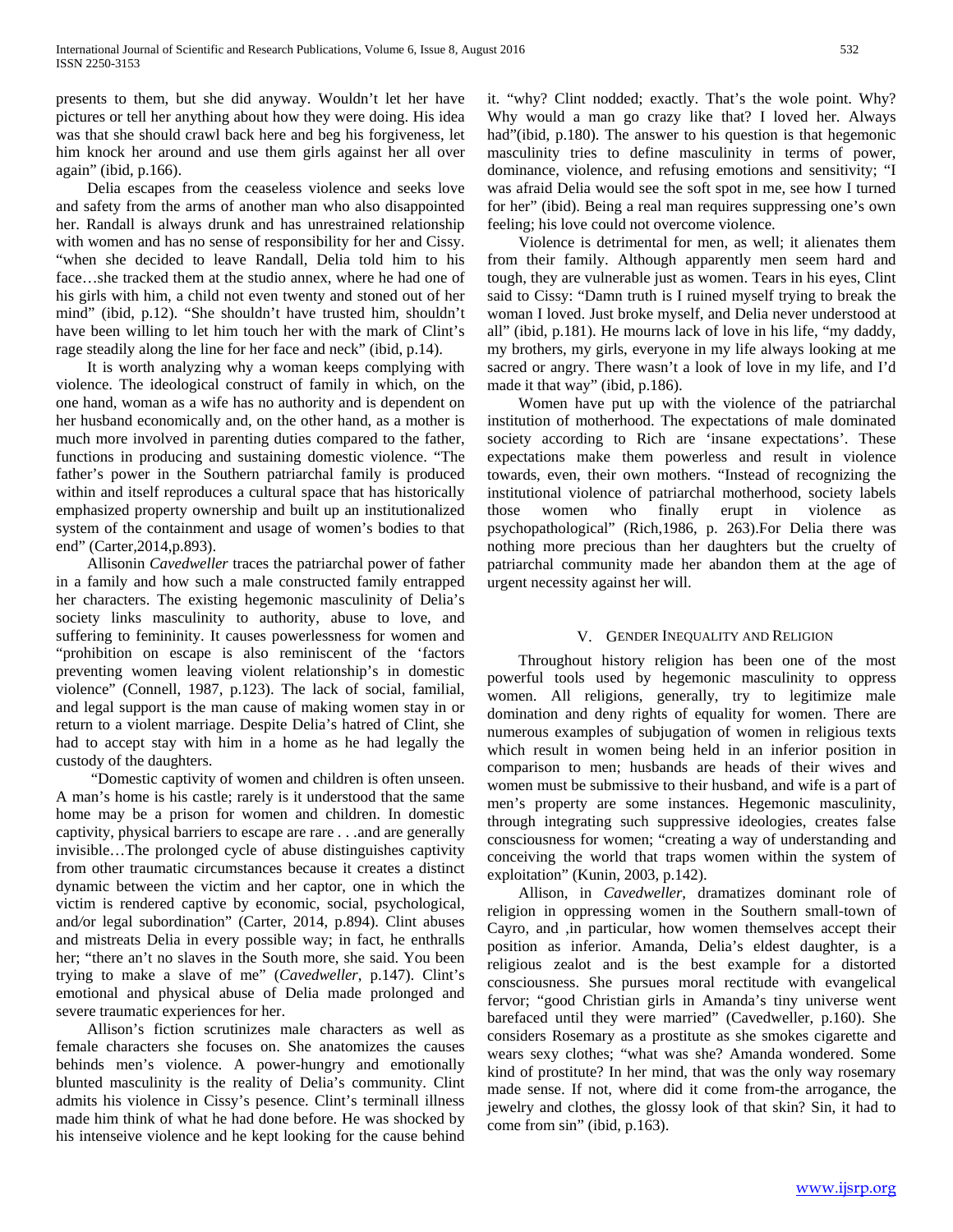Allison, in *Cavedweller*, dramatizes dominant role of religion in oppressing women in the Southern small-town of Cayro, and ,in particular, how women themselves accept their position as inferior. Amanda, Delia's eldest daughter, is a religious zealot and is the best example for a distorted consciousness. She pursues moral rectitude with evangelical fervor; "good Christian girls in Amanda's tiny universe went barefaced until they were married" (ibid, p.160). She considers Rosemary as a prostitute as she smokes cigarette and wears sexy clothes; "what was she? Amanda wondered. Some kind of prostitute? In her mind, that was the only way rosemary made sense. If not, where did it come from-the arrogance, the jewelry and clothes, the glossy look of that skin? Sin, it had to come from sin" (ibid, p.163).

 Marriage for Amanda is not for love; rather it is for God's consent. She says to Cissy that her marriage "is about joining our souls before God, committing ourselves to the Lord's service" (ibid, p.226). She even considers her sex as a prayer which is more for bearing child than pleasure. That's why she organized a Christian Girl's Coalition against abortion and loose living when she was in high school. "She had in mind putting together a militant antiabortion group that would link arms in front of the Marietta women's clinic on Tuesday and Thursday afternoons, the days the clinic made referrals to planned parenthood in Atlanta" (ibid, p.134).

 Abortion is the most controversial moral issue. Religion labels abortion as immoral and a type of murder and rejects its being legally accepted as it defies the word of God. It is an unforgivable sin; Amanda penned a composition "written in the voice of an aborted fetus, it was titled "I forgive you but the Lord Does Mind" (ibid, p.368). On the other hand, feminists view abortion as a fundamental right for women to have control over their own bodies. Rich explains:

 The absence of respect for women's lives is written into the heart of male theological doctrine, into the structure of the patriarchal family, and into the very language of patriarchal ethics. This is the underlying hypocrisy of the Orthodox Catholic or "Right-to-Life" argument against abortion. It is a fiction -not just an "unexamined assumption"- that respect for human life has been an ideal, or, as John Noonan phrase it, "an almost absolute value in history." Women, upon whom most of the burden of respect for life has been placed, know that it is not. (1986, p.270)

 There are other instances of women's false consciousness in *Cavedweller*. They are misled by the patriarchal religion that makes reality invisible for them. When women of Cayro found out that Delia was going to work in a beauty salon they stated that nobody would go there and that Delia is a mark of disgrace for Bonnet salon. Marcia, the owner of the beauty salon, in response to them said that good Christian women would go to salon as they know "what is to sin and ask forgiveness, I think they will come. There is no scandal in repentance, no scandal in working hard" (*Cavedweller*, p.79). From the perspectives of Cayro's women, the hardships Delia went through is the compensation of her sin. Delia knew that why Marcia, a religious woman, despite considering her as sinful, asked her to work in her salon:

 I also know what Marcia Pearlman intends. For a Baptist lady, that woman is almost catholic. She expects expiation, public and prices. This is where Marcia Pearlman thinks I should

be. This is the price she thinks I should pay for all my sins, doing hair till I die and cursing her name with every water bill. I even think she means it kindly. In her own way I think she's ensuring my chance at salvation. I don't imagine she cares if I like what I'm doing. Happiness don't matter that much in the Baptist scheme of things. (ibid, p.85)

 Religion stipulates higher code of morality for women. It emphasizes meekness, purity, and obedience, through which, it gives them the illusion of holiness. As a result, they comply with these masculine hegemonies and power of men and subordination of women is sustained.

 Despite emphasizing the major role of religion in the suppression of women, Allison's approach to religion is not a thoroughly negative tendency. Delia asked help for visiting her girls from John Hillman, a minster of a church. He treated her with respect and was the only person in Cayro that helped Delia to regain her daughters. He went to Grandma Windsor's house, Delia's mther in low, to convince her let Delia visit her girls. Even though Grandma rejected him each time, he did not give up trying.

 Allison differentiates between institutional and personal; Cissy, in contrast with Amanda, is resistant to religion. She always criticizes Amanda's lifestyle and believes, but when caving she thinks about God; Allison writes: "Amanda's God was not Cissy's God. Amanda's God counted sins and dealt out penance. Cissy's God breathed righteousness and fire. Amanda's God awarded fat babies and back porches. Cissy's God was the pure risk of some impossible expiation-Jesus on the Cross or the body in extremis, the chance of redemption in the awful dark. Her god was a grin in darkness" (Cavedweller, p.277).

 According to Allison although religion has suppressive elements, it can be emancipatory at the same time. she is not church-obsessed, but definitely God-focused. In an interview Allison said:

 churches reflect the community, and they reflect the values of the community, and in many ways, pastors and deacons and Sunday school teachers pick and choose what Bible verses they are going to select, and you can, from the Bible and from that community, derive a very conservative and fearful stance. You can, at the same time, derive a truly marvelous, egalitarian sense of love and fellowship. Both of those are inherently possible. God gives you the choice. You've got to stake your position, you've got to take a risk. And your route to salvation" (Lemahieu, 2010,p.676).

#### **REFERENCES**

- [1] Allison, Dorothy, *Skin: Talking About Sex, Class & Literature*. Ithaca: Firebrand, 1994.
- [2] *Cavedweller.* New York: Penguin Group, 1998.
- [3] Burton-Hurdee, Carmen, "Rd Dirt Girl as Hero: Dorothy Allison's *Cavedweller* as Southern White Trash Hero", vol. 25, issue 3-4, The Journal of American Culture, 2002, pp. 243-24.
- [4] Carter, Natalie,"A Southern Expendable": Cultural Patriarchy, Maternal Abandonment, and Narrativization in Dorothy Allison's *Bastard out of Carolina*", Women's Studies: An interdisciplinary journal 42, 2013, pp. 886–903.
- [5] Connell, R.W. Gender and Power: Society, the Person and Sexual Politics. Cambridge: Polity Press, 1987.
- [6] *Masculinities*. Berkeley: University of California Press, 1995.